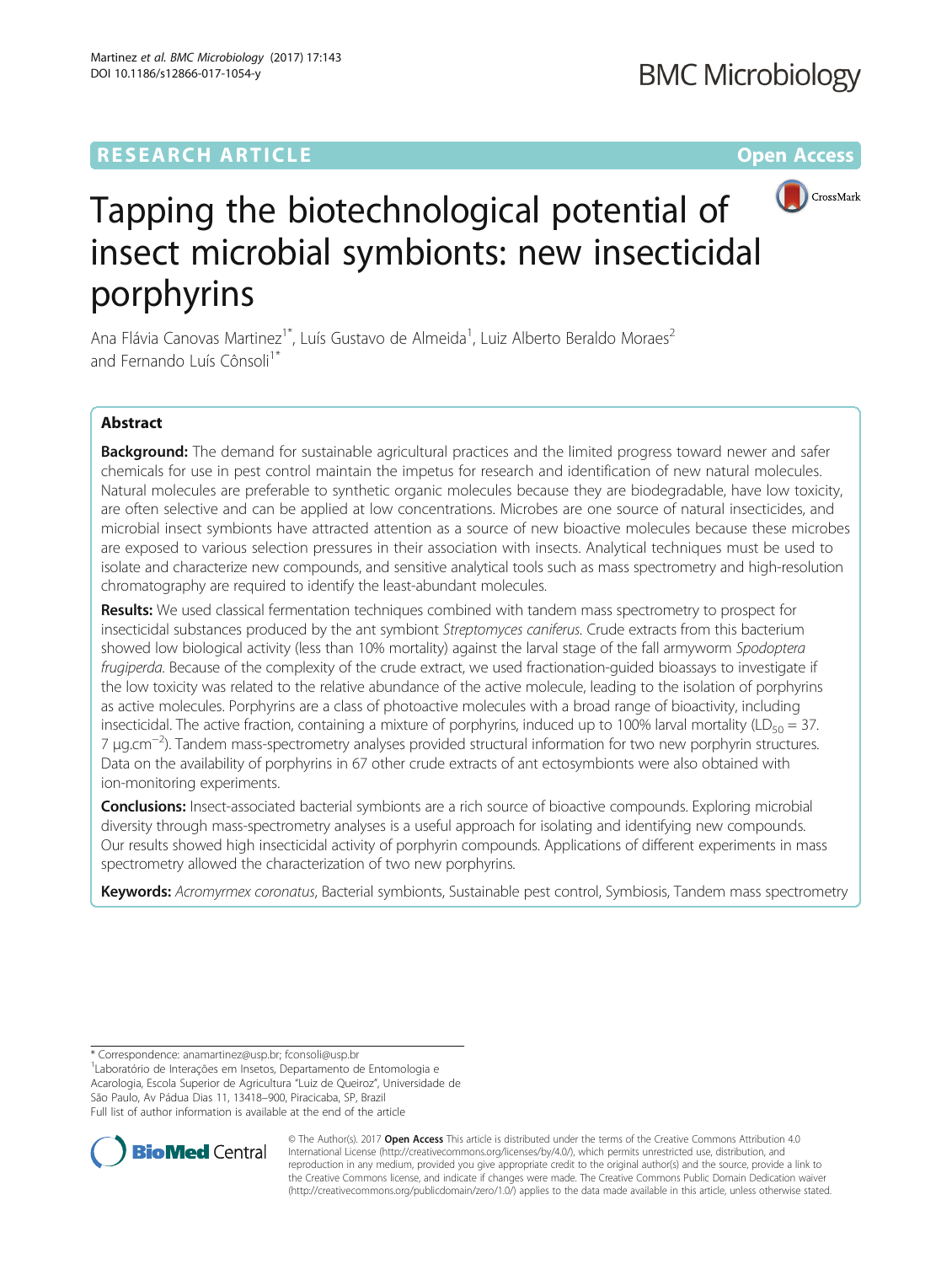# Background

Despite the use of new chemistries of synthetic organic pesticides and new technologies such as genetically modified plants that express bacterial entomotoxins [[1](#page-8-0)–[3](#page-8-0)], the continued crop losses to insect pests necessitate the development of new tools to prevent reductions in yield and undesired effects on non-target organisms and the environment [[4\]](#page-8-0). The need for integrative, sustainable management practices has led to the development of incentives and policies to support the use of integrated pest management [[5](#page-8-0)], a strategy based on multiple control techniques, including the use of natural products.

The need for new compounds with insecticidal activity has increased, especially due to the evolution of insect resistance against the majority of existing insecticides and the necessity for target-specific and environmentally friendly molecules [[6\]](#page-8-0). Microbes have proved to be a rich source of new bioactive molecules [[7](#page-8-0)–[10\]](#page-8-0). The diversity of microbes associated with insects and the selective pressures on microbes due to the range of insect habitats, have stimulated research on insect-associated microorganisms as an untapped resource for biotechnological exploitation [[11](#page-8-0)–[13\]](#page-8-0). Microbial symbiosis (sensu de Bary) [\[14\]](#page-8-0) in leafcutting ants is well studied, including the diversity and mode of transmission of bacteria associated with the cuticle of these ants [[15](#page-8-0)–[17\]](#page-8-0). These ectosymbionts play a defensive role in this association by producing bioactive molecules to protect the mutualistic fungi that these ants cultivate as their food resource, from infections with parasitic fungi [\[18](#page-8-0)–[21](#page-8-0)]. The mutualistic association of ants with bacteria has been under debate as some report Pseudonocardia being the mutualistic bacterium associated with the cuticle of leaf cutting ants [\[22, 23](#page-8-0)], while others believe the protective role of cuticle associated bacteria is provided by a diverse community [[24](#page-8-0)–[26\]](#page-8-0). Andersen et al. [[27](#page-8-0)] provided data demonstrating Pseudonocardia as the prevalent bacterium growing on the laterocervical plates and pronotum of ants; but their study analysed different colonies belonging only to Acromyrmex echinator and a couple of other species from different genera. The prevalence of Pseudonocardia in the microbiota associated with the ant cuticle and their efficiency against parasitic fungi of the ant's fungus garden certainly contributes to their role as a mutualist of ants. However, other bacterial species from the cuticle of ants were demonstrated to be more efficient in controlling the growth of the parasitic fungus Escovopsis than Pseudonocardia associated with Acromyrmex subterraneus brunneus [\[16\]](#page-8-0). Streptomycesproduced candicidin was demonstrated to be a powerful antibiotic against Escovopsis while inactive to the ant fungus garden [\[28\]](#page-8-0). Both studies indicate other members of the community associated with the cuticle of ants provide the same protective function as Pseudonocardia, supporting the proposition that the defensive contribution of the cuticle-associated microbiota is provided by a diverse community. Moreover, the ant-associated microbiota was also reported effective against entomopathogenic fungi [\[29](#page-8-0)], showing that these symbionts are a rich source of bioactive molecules [[30](#page-8-0)] to protect the ant mutualist fungi and the ants themselves. Such controversy on the diversity of bacteria growing on the cuticle of ants and on their role in the association with ants could be a result of the varying degree of co-evolution of ants and Pseudonocardia [\[22](#page-8-0)], although phylogenetic assessment by others did not indicate any topological correspondence between Pseudonocardia and their host ants [[31](#page-8-0)].

The identification of metabolites, a key challenge in the search for new bioactive molecules, is based on analytical techniques for structural characterization, such as mass spectrometry (MS) and nuclear magnetic resonance (NMR). Increasing the sensitivity and stability of characterization techniques has made viable studies of complex biological samples by dereplication, allowing the development of databases of metabolites to assist with the identification process [[32](#page-8-0)].

Porphyrins are widely used in photodynamic therapies [[33\]](#page-8-0). After photoactivation, porphyrins transfer energy to oxygen molecules that have changed their energy state (triplet to singlet), increasing oxygen reactivity and leading to cell death [[34, 35\]](#page-8-0). Biotechnological applications of porphyrins are diverse [[36](#page-8-0)–[38](#page-8-0)] and include their successful use as insecticides [\[38](#page-8-0), [39](#page-8-0)]. Porphyrins are well known for their phototoxic activity [\[39](#page-8-0)–[42](#page-9-0)]. Photoactivity is related to the production of very toxic and highly reactive oxygen species (ROS) in the presence of UV or visible radiation. ROS is a term used for molecules and reactive intermediates with highly positive redox potentials [\[43\]](#page-9-0). ROS are produced when a photoactive substance, a photosensitizer (PS), is activated by low doses of UV-visible light at an appropriate wavelength. ROS can be produced as free radicals (Type I) or as singlet oxygen  $O_2(1D_g)$  (Type II). The four major ROS studied are superoxide (O<sub>2</sub><sup>-</sup>), hydrogen peroxide (H<sub>2</sub>O<sub>2</sub>), hydroxyl radical (OH) and singlet oxygen. Singlet oxygen is formed when an electron is removed from π\* 2p orbitals of oxygen. The photoactivity observed for porphyrins is Type II [[42\]](#page-9-0). Singlet oxygen is understood to play a major role in this effect, and photoactive molecules are increasingly being used in blood sterilization, cancer therapy, and insect and weed control [\[44\]](#page-9-0).

The great advantage in the use of porphyrins compared to other photodynamic molecules is their light-absorbing capacity at all wavelengths in the UV-visible spectrum, which allows porphyrin excitation under exposure to natural light [\[37\]](#page-8-0).

Here, we describe the successful exploration of bacteria-associated insect symbionts as sources of new bioactive molecules, and report the structures of new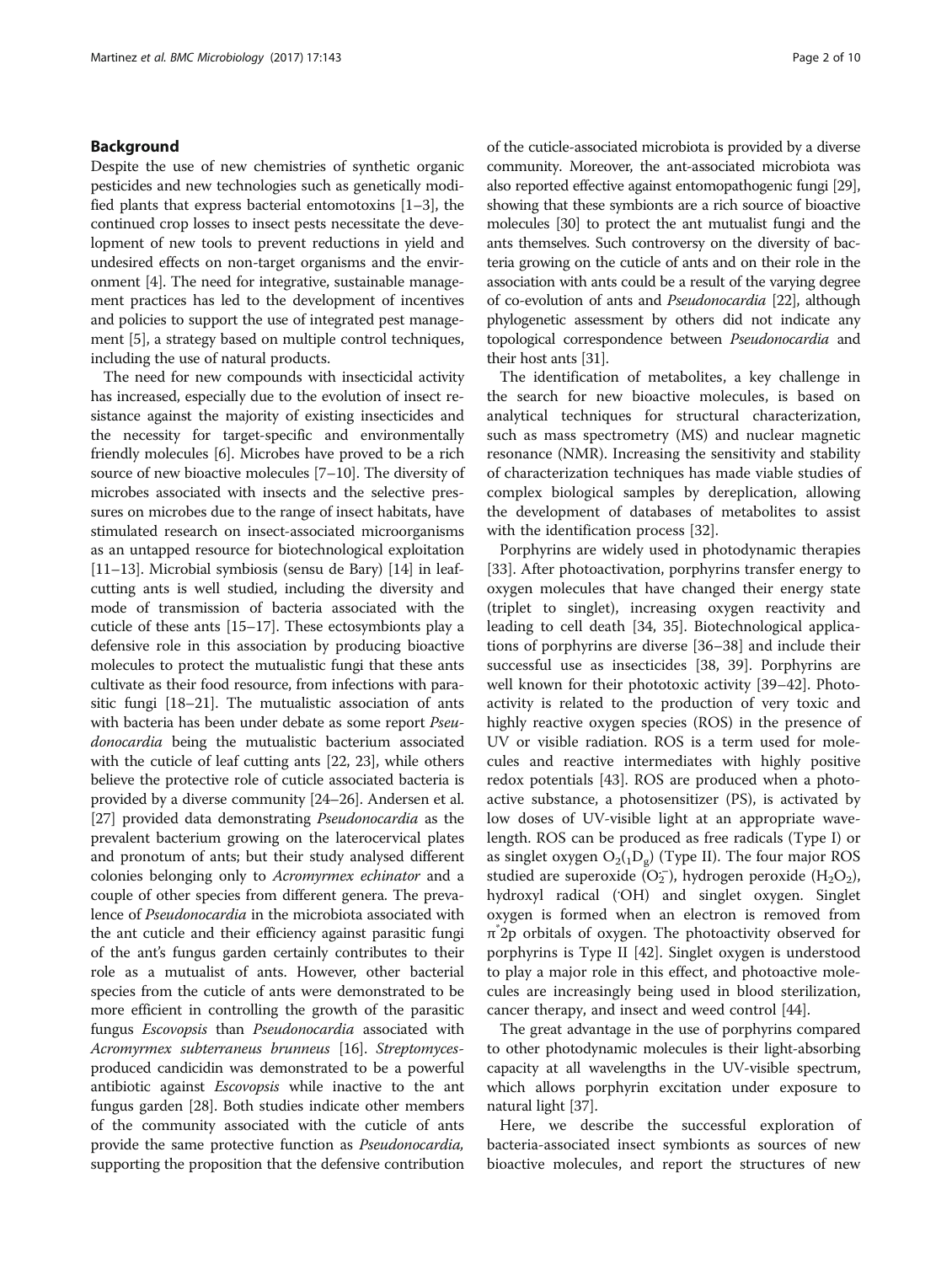porphyrins with insecticidal properties against the polyphagous fall armyworm, Spodoptera frugiperda (J.E. Smith) (Lepidoptera, Noctuidae), based on tandem MS (neutral-loss experiment).

# Results

We used a classical strategy of fermentation and isolation of bioactive compounds to prospect for molecules with insecticidal activity produced by ectosymbionts of the leaf-cutting ant Acromyrmex coronatus. Our preliminary screening identified an isolate (IIL-Ac-18dV) that was tentatively identified as Streptomyces caniferus because it shared 99.98% identity over 1350 bp of 16S rRNA with the type strain (AB184640). This isolate produced a complex crude extract (Fig. 1) with low insecticidal activity (approximately 10% mortality) against first instars of S. frugiperda.

Preliminary experiments by Collision-induced dissociation (CID) of the crude extract of this isolate led to the identification of three chemical classes of compounds in the regions at m/z 540–650, m/z 730–780 and m/z 785–840.

Our experience with isolation of bioactive compounds produced by microorganisms indicates that these compounds are present in low concentrations in most cases. Therefore, we believed that biological activity could not be detected due to the very low concentration of the active compound in initial screenings. To prove this supposition, bioactivity and isolation experiments were conducted with the crude extract, which showed only 10% mortality in the initial screening, and these experiments led to the isolation and identification of an active compound. The higher activity after fractionation and isolation confirmed the complexity of the original crude extract and indicated that the lack of observation of porphyrin signals in the mass spectrum of the original crude extract was likely due to ionization suppression.

Toxicity-driven fractionation of the crude extract from the isolate IIL-Ac-ASP18v allowed the isolation of a fraction that contained a mixture of three porphyrins.

Bioassays of this fraction against third instars of S. frugiperda indicated high insecticidal activity, with a  $LD_{50}$  of 37.7  $\mu$ g.cm<sup>-2</sup> (y = 1.876–1.051×; *n* = 72; *df* = 3;  $\chi^2$  = 6.0723; P < 0.05). Larvae exposed to the porphyrin fraction turned black, which could be related to the oxidative process in cells and tissues exposed to porphyrins.

The purified porphyrins coproporphyrin and zinc *coproporphyrin III* using the estimated  $LD_{50}$  concentration caused approximately 30% mortality in third instars of S. frugiperda.

# Isolation and characterization of porphyrins in the active fraction

Porphyrin signals were observed at  $m/z$  655, 669 and 717. The CID of an ion at  $m/z$  655 produced a fragmentation profile that allowed the characterization of coproporphyrin I, as corroborated by comparison with data in the literature [[45, 46](#page-9-0)]. The CID spectrum of  $m/z$  655 produced a neutral loss of 74 Da  $(m/z 581)$ , which corresponded to losses of propionic acid ( $CH<sub>3</sub>CH<sub>2</sub>COOH$ ).  $\alpha$ cleavage was observed in losses of 59 Da. Four consecutive losses of 59 Da were observed at  $m/z$  596, 537, 478 and 419. Losses of 59 Da revealed radical losses. Consecutive losses of 59 and 73 Da were also observed at m/  $z$  596 [M-59 + H]<sup>+</sup>,  $m/z$  523 [M-59-73 + H]<sup>+</sup>,  $m/z$  464  $[M-59-73-59 + H]^+$  and  $m/z$  391  $[M-59-73-59-73 + H]^+$ . Base peak  $m/z$  537 corresponds to a loss of 118 Da, which corresponded to one radical of propionic acid (CH<sub>2</sub>CH<sub>2</sub>COOH) and three methyl groups (CH<sub>3</sub>), while a loss of 132 Da  $(m/z 523)$  corresponded to losses of four methyl groups and one propionic acid residue. All losses followed radical mechanisms. The CID spectrum at  $m/z$  655 and the predicted structure of this molecule are illustrated in Fig. [2a.](#page-3-0) The theoretical value of log P obtained for coproporphyrin I was 5.22.

One loss of 60 Da  $(m/z 657)$  and three consecutive losses of 59 Da  $(m/z 598, 539$  and 480) were observed for an ion at  $m/z$  717. The fragmentation profile of the porphyrin at  $m/z$  717 differed in showing losses of 72 Da for ions at  $m/z$ 

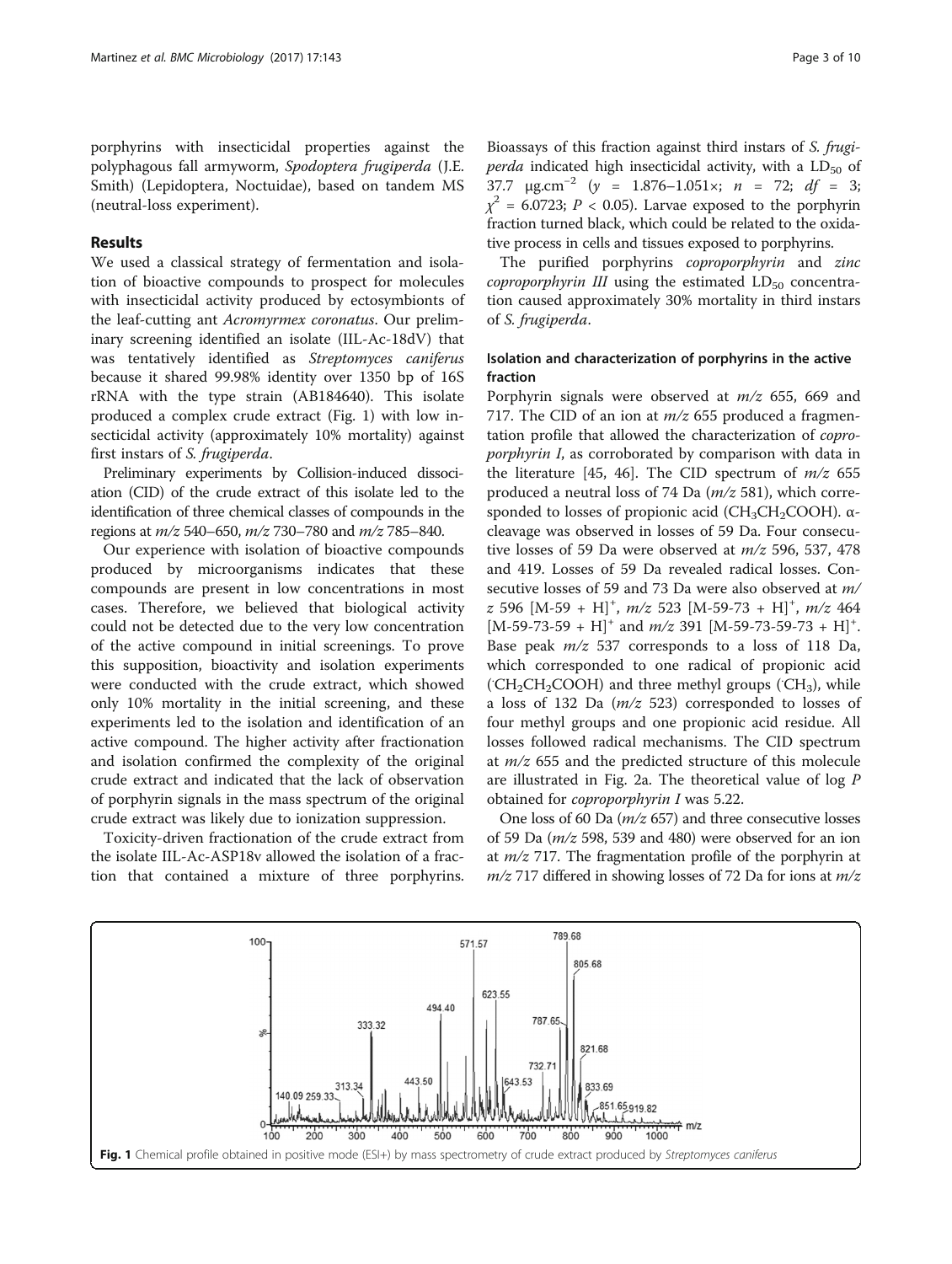<span id="page-3-0"></span>

585  $[M-60-72 + H]^+$  or  $m/z$  526  $[M-60-59-72 + H]^+$  or  $m/z$  $z$  467 [M-60-59-59-72 + H]<sup>+</sup>. The ion at  $m/z$  644 corresponded to a loss of 73 Da ( $CH_2CH_2COOH$ ). This structure corresponded to zinc coproporphyrin III. The CID spectra, isotopic profile and structure of zinc coproporphyrin III are illustrated in Fig. 2b.

Another porphyrin (*porphyrin I*) was available in the active fraction at  $m/z$  669. The same fragmentation profile observed for an ion at  $m/z$  655 was observed for this porphyrin. The fragmentation profile obtained for  $m/z$ 669 by CID analysis produced four consecutive αcleavages, observed in radical losses of 59 Da  $(m/z)$  610, 551, 492 and 433) and neutral loss of 74 Da (m/z 595). Consecutive losses of 59 and 73 Da were also observed:

 $m/z$  610 [M-59 + H]<sup>+</sup>,  $m/z$  537 [M-59-73 + H]<sup>+</sup>,  $m/z$ 478  $[M-59-73-59 + H]$ <sup>+</sup> and  $m/z$  405  $[M-59-73-59-$ 73 + H]<sup>+</sup>. The signal at  $m/z$  523 corresponded to loss of 146 Da, i.e. loss of one propionic acid residue, three methyl radicals ( $CH<sub>3</sub>$ ) and one ethyl radical ( $CH<sub>2</sub>CH<sub>3</sub>$ ). The theoretical log  $P$  value for hydrophobicity of *porphyrin I* was 5.64. The CID spectrum at  $m/z$  669 and the predicted structure of this molecule are illustrated in Fig. 3a.

# Neutral-loss experiments

Neutral-loss experiments for monitoring the availability of porphyrins in 67 crude extracts of insect microbial symbionts led to the identification of

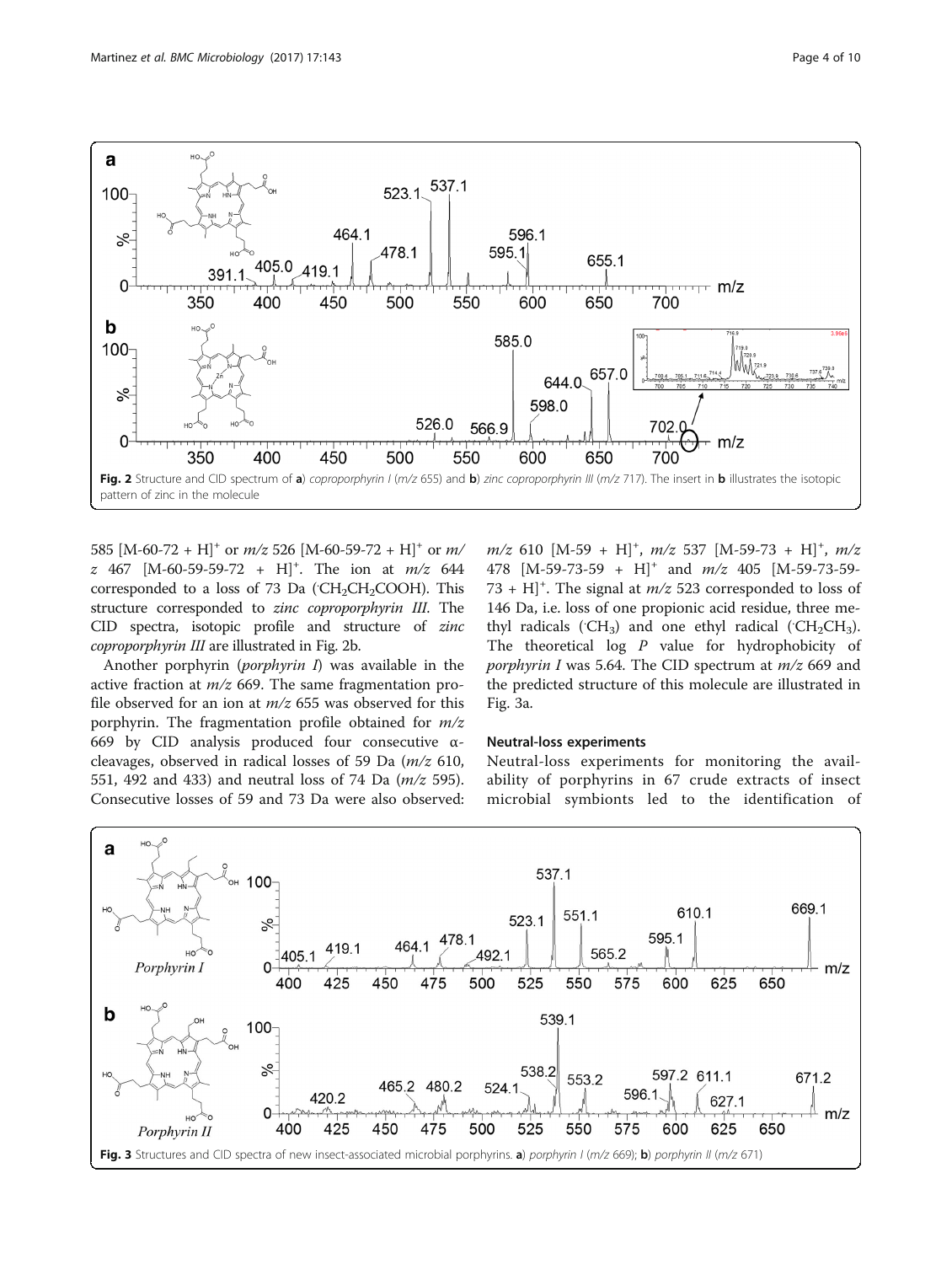porphyrins in the extracts produced by isolate IIL-Ac-ASP40, putatively identified as Streptomyces olivochromogenes (99% identity over a 1350-bp fragment of the 16S rRNA gene) and IIL-Ac-ASP72, putatively identified as Streptomyces eurocidicus (98.96% identity over a 1350-bp fragment of the 16S rRNA gene) (unpublished data). Porphyrins were identified by monitoring signals with 118 Da, 132 Da, 74 Da and 60 Da, all products of fragmentation of coproporphyrin I (Fig. [2a](#page-3-0)). Isolates IIL-Ac-ASP40 and IIL-Ac-ASP72 produced two of the same porphyrins produced by isolate IIL-Ac-ASP18v, coproporphyrin I at  $m/z$  655 and the new porphyrin I at  $m/z$  669 (Fig. [3a](#page-3-0)). Neutral-loss experiments on the crude extract of isolate IIL-Ac-ASP18v resulted in the discovery of a new ion at  $m/z$  671, allowing the identification of a fourth porphyrin (porphyrin II) (Figs. [3b](#page-3-0) and 4).

The CID experiment resulted in an interesting fragmentation profile for ion  $m/z$  671. This structure showed the most distinct fragmentation profile, with neutral losses predominating over radical losses. αcleavages were observed, with losses of 60 (neutral loss) or 59 (radical loss) Da. The signal at  $m/z$  522 corresponds to the loss of 148 Da, i.e. loss of one propionic acid residue, three methyl radicals  $(CH<sub>3</sub>)$  and one methanol radical ( $CH<sub>2</sub>OH$ ). The theoretical log P value for hydrophobicity of porphyrin II was 4.1. The CID spectrum at  $m/z$  671 and the predicted structure of this molecule are illustrated in Fig. [3b](#page-3-0).

# **Discussion**

We demonstrated the potential of insect microbial symbionts to produce new molecules with insecticidal activity against the lepidopteran S. frugiperda, describing three new structures of photoactivated porphyrins. We also demonstrated that detailed structure analysis and molecule bioassay-guided isolation of active compounds from complex crude extracts with low biological activity can result in the isolation of new, highly active molecules: the new porphyrins I and II. The porphyrins that were characterized in this study would not have been identified, nor would their insecticidal potential have been detected if we had followed a traditional approach, as the low proportion of porphyrins in the crude extract did not produce a promising insecticidal activity in the initial screening. Our results indicated that porphyrins can be used for insect control at low concentrations, as we demonstrated using third instars of Spodoptera frugiperda.

The insecticidal activity of the purified porphyrins coproporphyrin and zinc coproporphyrin III was lower than expected from the calculated  $LD_{50}$ . This lower than expected mortality could be related to synergism among the different porphyrins in the whole fraction, and/or the additional manipulation for porphyrin purification having allowed some degradation. For example, the antineoplastic activity and in vitro photophysical properties of Photofrin photodynamic therapy, also based on a mixture of porphyrins, are uncertain, owing to the variable pharmacokinetics and photochemistry of the constituents [[47](#page-9-0)].

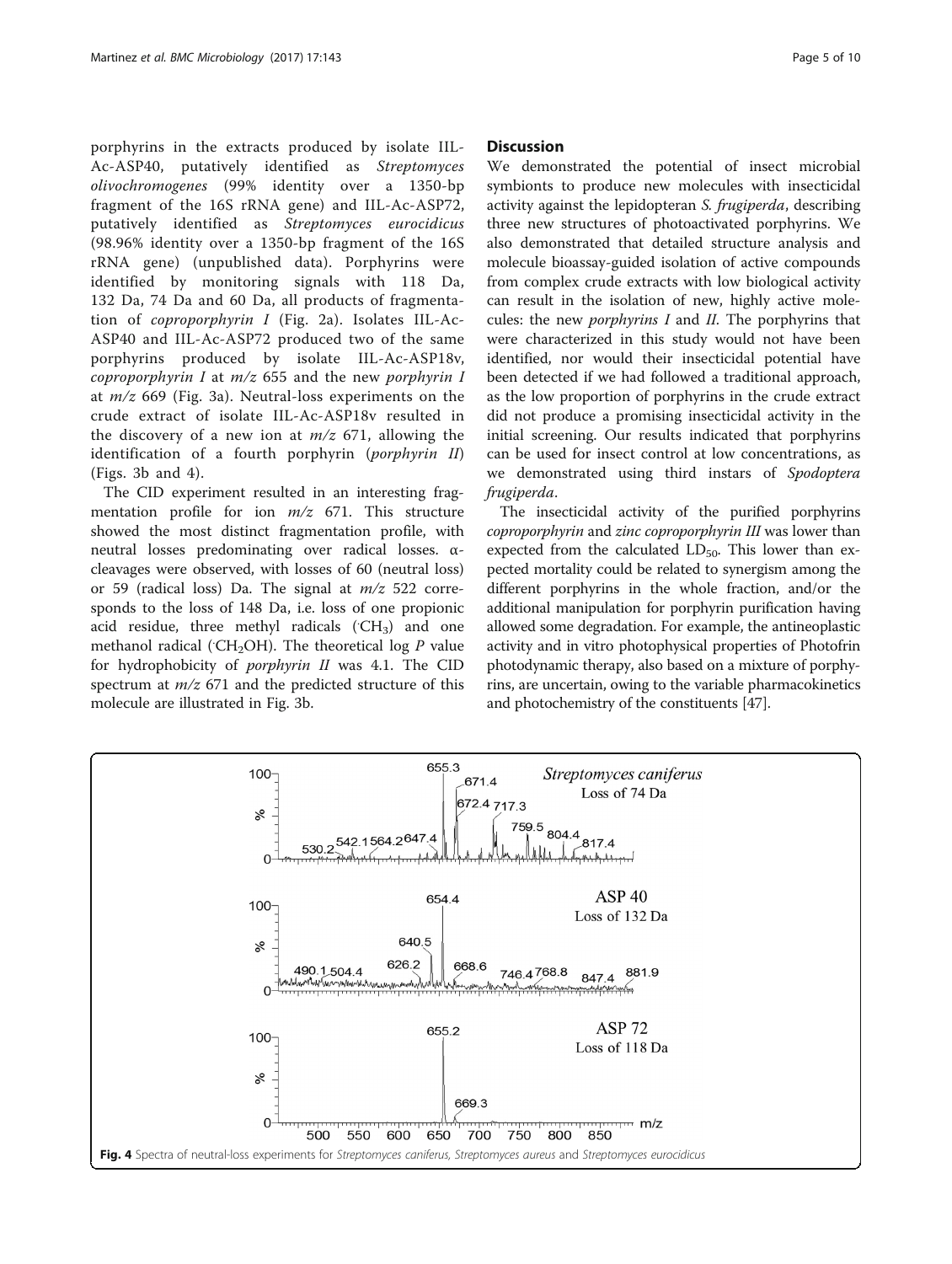We also demonstrated the importance of tandem mass-spectrometry experiments for the discovery of new compounds. Neutral-loss experiments allowed the identification of *porphyrin II* ( $m/z$  671) in a crude extract, which had not been identified in fractions enriched with porphyrins.

Isolate IIL-Ac-ASP18v produces porphyrins with high structural diversity and hydrophobicity. Porphyrin II is highly hydrophilic (log P 4.16), while porphyrin I (log P 5.64) shows a similar hydrophobicity to coproporhyrin I (log  $P$  5.22). The phototoxicity of porphyrins seems to depend on their structure, as their phototoxic activity increases with their hydrophobicity [\[47\]](#page-9-0). Therefore, the use of these compounds in photodynamic therapy must rely on the capacity of photosensitizers to move across the cell membrane, which will depend on their hydrophobicity. Molecules with log P values between 8 and 10 are considered moderately or highly hydrophobic, and are likely to be the most toxic as they can diffuse through cell membranes, move into the cell and become integrated into subcellular membranes such as the mitochondrial and lysosomal membranes, Golgi apparatus and rough endoplasmic reticulum. However, even lesshydrophobic compounds can actively or passively diffuse through the cell membrane if electrically charged, due to ionic interactions with groups at the cell surface. Cationic compounds are often located in mitochondria, while anionic compounds are accumulated at the lysosomal level [\[39\]](#page-8-0).

Ben-Dror et al. [[48\]](#page-9-0) employed a series of synthetic porphyrins (log P between 7.4 and 10.5, as estimated with the ChemDraw software) with peripheral modifications that were expected to change the hydrophobicity with no change to the chromophore group. They measured the binding constant to liposomes, and determined that in highly hydrophobic porphyrins, neither the lipophilicity nor the passive binding to liposomes adequately predicted the cell uptake. In these cases,  $\log P$  is not the only factor that should be used to predict porphyrin activity, and should be evaluated with caution as this may produce misleading conclusions, as in the case of passive uptake into liposomes, or be irrelevant in cases where other uptake mechanisms predominate, as with cells and highly apolar molecules. The singlet-oxygen production showed no significant changes.

Photosensitizers such as porphyrins generally lack cytotoxicity in the absence of light, which could be an advantage in biological systems where rapid breakdown of the photosensitizer after use is necessary. However, for industrial applications this is an undesirable aspect [\[44\]](#page-9-0).

Similarly to other photosensitizers (e.g. xanthenes), porphyrins have been reported to affect the epithelial membrane of the midgut of insects and to inhibit insect feeding [[39](#page-8-0)]. Amor et al. [\[41\]](#page-8-0) discussed the efficiency of hematoporphyrin against Ceratitis capitata (Mediterranean fruit fly), Bactrocera (Dacus) oleae (olive fruit fly) and Stomoxys calcitrans (stable fly). Ceratitis capitata showed about 70% mortality after 1 h exposure to 11– 12 μmol.mL<sup>-1</sup> (approximately 6.5 mg.mL<sup>-1</sup>) of hematoporphyrin; while in our experiment, the active fraction of porphyrins produced by IIL-Ac-18 V showed an  $LD_{50}$  of 3.6 mg.mL $^{-1}$  (37.7 μg.cm<sup>-2</sup>). Bactrocera (D.) oleae showed lower photosensitivity than did C. capitata. Additional data on the efficacy of porphyrin mixtures for C. capitata control also indicated the importance of the porphyrin structure to their insecticidal activity. The amphiphilic cationic porphyrin DDP (log P 20) produced high mortality, while hematoporphyrin (log  $P$  12) was nearly atoxic [[48](#page-9-0)]. However, high hydrophobicity can also lead to porphyrin aggregation, which would reduce its photoactivity [[47](#page-9-0)]. These results reveal the importance of the porphyrin structure, and  $log P$  does not necessarily correlate directly with porphyrin biological activity.

Before field application can be recommended, important aspects of porphyrin-plant interactions must be considered based on experience with the use of tetrapyrroledependent photodynamic herbicides (TDPH). TDPH have been considered phytotoxic to certain plants, which are sprayed in the dark a few hours before they are exposed to light. Once exposed to light, the plants can accumulate massive amounts of tetrapyrroles, and damage appears after 20 min, becoming irreversible after 60 min. The toxicity of TDPH to plants is age- and species-dependent: dicotyledonous weeds such as mustard, red-root pigweed, common purslane and lamb's quarter are very susceptible, while monocotyledonous plants such as corn, wheat, barley and oats are not [[49, 50](#page-9-0)]. Therefore, the use of new phorphyrins as described here to control chewing insects such as the fall armyworm in field applications will require additional assays to check for plant toxicity and photodegradation that may occur once the molecules are exposed to light.

# Conclusions

Our results demonstrated the importance of bacterial insect symbionts as sources of new and/or bioactive compounds. We used an unusual approach to pursue the isolation of bioactive molecules, by focusing on crude extracts with low insecticidal activity, aiming to identify bioactivity among the least-abundant molecules in the crude extract. The crude extracts from IIL-Ac-ASP18v showed a complex chemical composition after analysis by direct insertion in the mass spectrometer, in positive mode (ESI+). After isolation of the porphyrin fraction, the insecticidal activity induced up to 100% larval mortality ( $LD_{50} = 37.7 \mu g.cm^{-2}$ ), proving our strategy successful. The use of sensitive analytical tools such as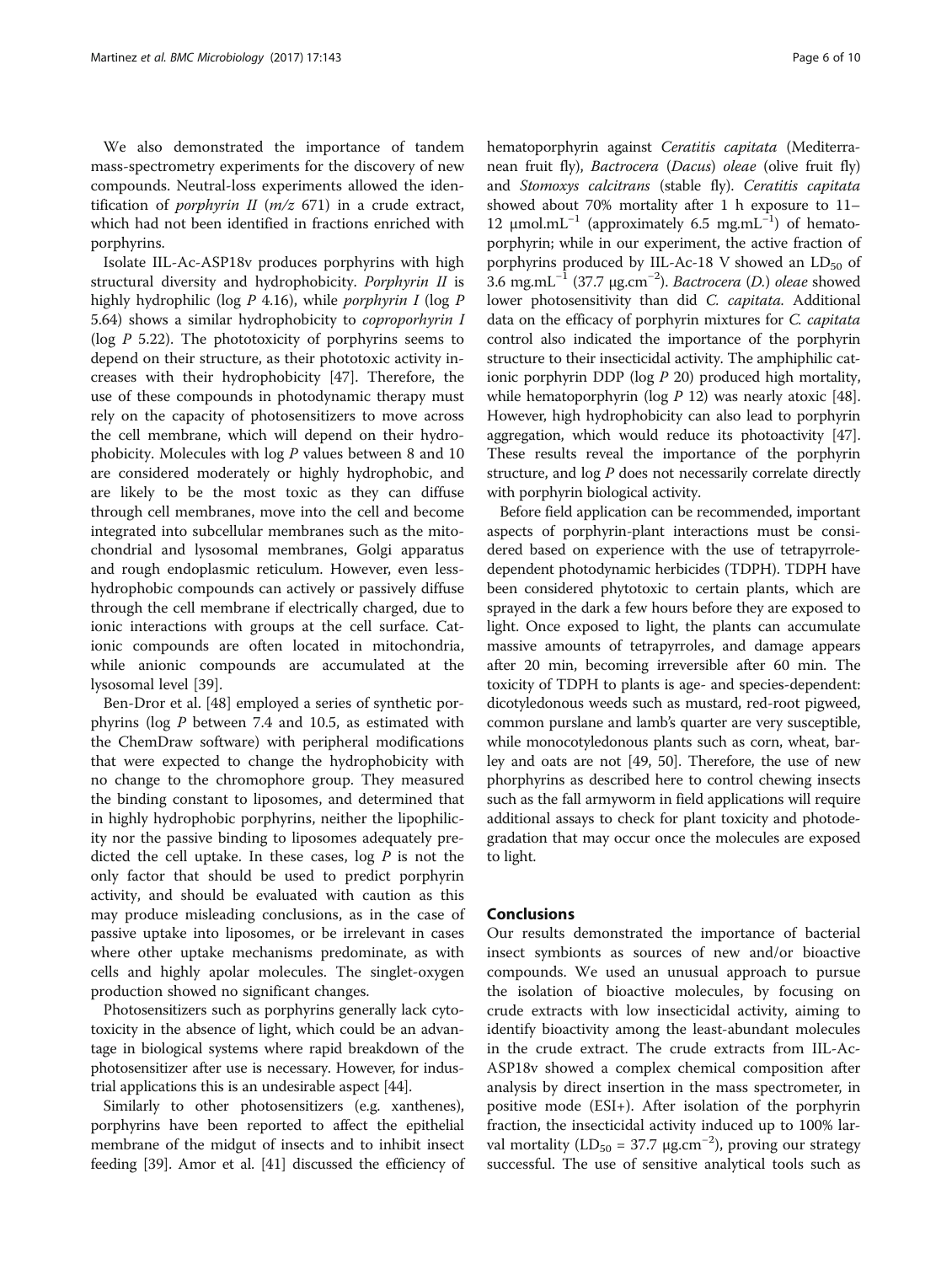mass spectrometry allowed the characterization of two new porphyrins.

# Methods

# Microorganisms: Isolation and identification

Microorganisms were isolated from the leaf-cutting ant Acromyrmex coronatus (Hymenoptera, Formicidae) using ISP2 [\[51\]](#page-9-0), ISP4 [[51\]](#page-9-0) and chitin [[52](#page-9-0)] as culture media. The isolates obtained were identified based on 16S rRNA analysis (unpublished data). These isolates were then used to screen for insecticidal activity and porphyrin biosynthesis.

# 16S rRNA gene sequencing analysis

A selected bacterial isolate (IIL-Ac-18dV) was grown at 28 °C for 24 h under constant agitation (120 rpm) in 1 mL of the same culture medium used in the initial isolation. Cells were precipitated by centrifugation (2000  $g \times 5$  min) and then used for genomic DNA extraction [[53\]](#page-9-0). DNA quality and integrity were assessed after electrophoresis in  $0.8\%$  (w/v) agarose gel containing 0.5 μg/mL ethidium bromide at 70 V for 1 h in TAE buffer (40 mM Tris-acetate, 1 mM EDTA, pH 7.2), and spectrophotometry analysis using the A260/280 ratio [[54](#page-9-0), [55\]](#page-9-0). DNA samples were subjected to PCR amplification of a fragment of the 16S rRNA gene using 10–20 ng of genomic DNA and the universal primer set 8f (5′-AGA GTT TGA TCC TGG CTC AG-3′) and 1491r (5′-GGT TAC CTT GTT ACG ACT T-3′) [[56](#page-9-0)] in 1× enzyme buffer, 1.5 mM  $MgCl<sub>2</sub>$ , 0.2 mM dNTPs, 0.32  $\mu$ M of each primer, and 0.625 U of Taq polymerase (Promega), in a final reaction volume of 25 μL. PCR cycling conditions were 4 min at 95 °C (1×); 95 °C for 1 min, 55 ° C for 1 min, and 72 °C for 2 min (35×), followed by a final extension at 72 °C for 10 min (1×). The 16S rRNA fragment obtained was submitted to bidirectional sequencing at the Laboratório de Biologia Molecular de Plantas, Departamento de Ciências Biológicas, ESALQ/USP, in an ABI 3730 DNA Analyzer using the BigDye® Terminator v3.1 Cycle Sequencing kits. The sequence obtained was viewed and edited using Finch TV v1.4.0 (Geospiza Inc.) and forward and reverse reads were assembled in a single  $\sim$ 1350 bp-long read using the Blast2 tool. The 16S rDNA fragment obtained was used in heuristic blast searches against the nucleotide databases of the National Center for Biotechnology Information (NCBI) ([http://www.ncbi.nlm.nih.gov/](http://www.ncbi.nlm.nih.gov)) and EzTaxon [[57\]](#page-9-0) and (<http://www.ezbiocloud.net/>) for the tentative identification of the isolated bacterium. The sequence obtained for the isolate was deposited in GenBank under accession number KX762323.

# Crude extract preparation

The selected isolate (IIL-Ac-18dV) and other microorganisms from our bank of isolates were inoculated in ISP2 medium and cultured for 7 d at 28 °C under constant shaking (130 rpm). Crude extracts were obtained by liquid-liquid extraction with one volume of ethyl acetate (Synth), following standard procedures [[58\]](#page-9-0).

# Isolation of porphyrins for insecticidal bioassay

Isolate IIL-Ac-18dV was inoculated in 4.5 L of ISP2 medium. After liquid-liquid extraction, 180 mg of crude extract was produced. The crude extract was purified using a Sephadex™ LH-20 (particle size range: 27–163 μm; mean diameter: 103 μm; GE Healthcare, Sweden) - packed column (300  $\times$  20 mm), with methanol (J.T. Baker) as the eluent. A total of 29 fractions, including an initial fraction  $(30 \text{ mL}) + 27$  fractions  $(12 \text{ mL per fraction}) + a$  final fraction (50 mL), were collected. Eluted compounds were monitored for color and UV absorbance ( $\lambda$  = 254 and 356 nm). Pink fractions indicative of porphyrins were separated and analyzed by MS/MS experiments and subjected to biological assays.

# Chromatographic conditions for porphyrin purification

Chromatographic analyses were performed in an Ultra High-Performance Liquid Chromatography system (UHPLC Accela 600, Thermo Scientific) equipped with a diode array detector, auto sampler and an ACE 5 column (250  $\times$  4.6 mm; 5 µm). Porphyrin was monitored at  $\lambda$  = 400, 533 and 575 nm. Samples were eluted using a gradient of 0.1% formic acid (phase A) and methanol/ 0.1% formic acid (phase B). The gradient started with 90% phase B and increased linearly to 95% within 3 min, with an additional hold for 7 min in 95% phase B. The flow rate was 1 mL.min−<sup>1</sup> . Peaks were purified using an ACE 5 column (250  $\times$  7.75 mm, 5 µm) under the same elution gradient at a flow rate of 2.8 mL.min<sup>-1</sup>.

# Bioassay

# **Screening**

The insecticidal activity of isolate IIL-Ac-18dV was evaluated against first instars of the fall armyworm Spodoptera frugiperda (Lepidoptera, Noctuidae) by exposing the larvae to a surface-treated artificial diet. The artificial diet used was that of Kasten et al. [\[59](#page-9-0)], and insect rearing and handling followed Parra [[60\]](#page-9-0). Bioassays were conducted in sterile 24-well plates filled with 1.25 mL of artificial diet. After the diet solidified, 20 μL of the test solution was applied to the diet surface. In the initial screenings of crude extracts, samples were diluted in methanol to 25  $\mu g$ . $\mu L^{-1}$ , resulting in the application of 500 μg of crude extract in each cell (260 μg.cm−<sup>2</sup> ). Methanol was used as the negative control. After the solvent dried completely, each cell was inoculated with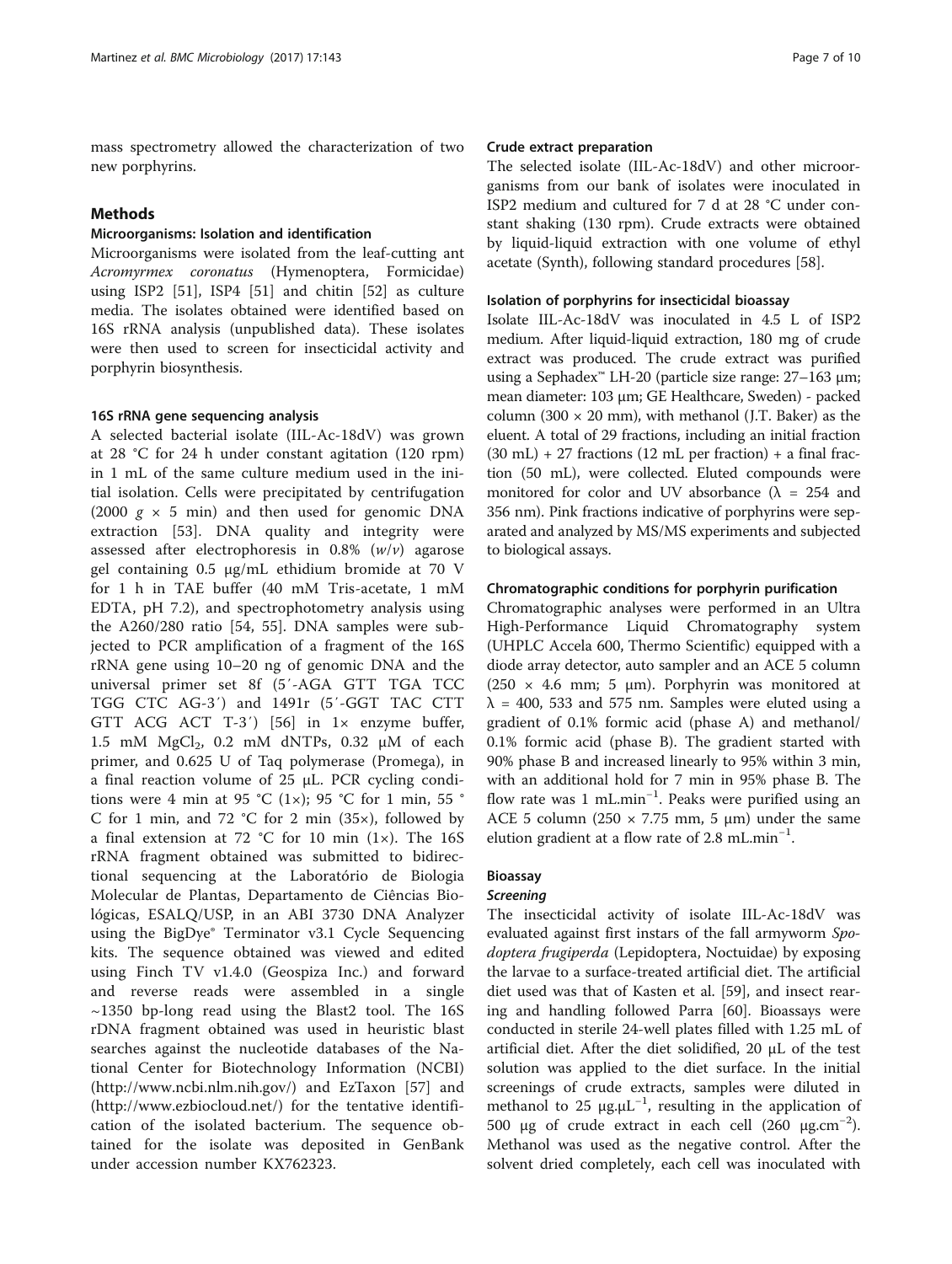ten (10) 24 h-old larvae, totaling 240 larvae/treatment. Plates were maintained under controlled conditions  $(25 \pm 2 \degree C; 60 \pm 10\% \text{ RH}; 14 \text{ h photophase})$ , and larval development and mortality were evaluated daily for 3 d. Mortality was assessed by touching the last abdominal segments, and larvae that were unresponsive or showed uncoordinated movements were considered dead.

# Porphyrin bioassay

Insecticidal activity of the purified porphyrin fraction produced by isolate IIL-Ac-18dV was evaluated using third instars of S. frugiperda, at 1, 2, 8, 16, and 65 µg.cm  $-2$ . Bioassays were performed as above, but only three third instars were placed in each well of the plates, totaling 72 larvae/treatment. Plates were maintained under the same conditions, and larval development and mortality assessed as above. The program PoloPlus 1.0 was used to determine the dose-response curve and  $LD_{50}$  concentration, by Probit analysis (Leora Software, 1987).

The two major porphyrins (coproporphyrin and porphy $rin$  II) in the porphyrin fraction were isolated and individually tested for insecticidal activity against third instars of S. frugiperda at the estimated  $LD_{50}$  concentration for the whole porphyrin fraction, as described above.

# MS and MS/MS experiments

The crude extract and porphyrin-enriched fractions were analyzed by direct insertion in a Xevo™ TQ-S (Waters Corporation) mass spectrometer coupled with Acquity™ Ultra High-Performance Liquid Chromatography (UPLC™, Waters). The mass spectrometer operated with electrospray ionization in the positive mode (ESI+). The flow rate was 0.15 mL.min−<sup>1</sup> . The capillary voltage and the spray voltage were set to 3.3 kV and 60 V, respectively; the desolvation temperature was 350 °C; and argon was used as the collision gas.

#### Porphyrin characterization

Fractions obtained from the crude extract were analyzed by direct insertion in a mass spectrometer operating in positive (ESI+) and negative (ESI–) modes, in a full scan experiment, and fractions with similar chemical compositions were pooled. The porphyrins present in the active fraction were characterized with collision-induced dissociation (CID) experiments employing *coproporphyrin* I, due to the availability of the fragmentation profile in the literature [[45, 46\]](#page-9-0). Several collision energies were tested (20–70 V) before 50 V was selected as the collision energy. The concentration of the porphyrin fractions was  $\frac{5}{9}$  µg.mL<sup>-1</sup> in methanol. The hydrophobicity of the porphyrins identified was also estimated, by determining the partition coefficient between an organic solvent and water, or  $log P$ , a measurement normally used to predict the ability of a molecule to diffuse into

biomembranes. Theoretical values of  $log P$  for the porphyrins produced by isolate IIL-Ac-ASP18v were calculated using the commercial software Chem DrawPro 8.0 (CambridgeSoft Corporation).

# Neutral-loss experiment

Neutral-loss experiments were performed in order to search for porphyrins in crude extracts from 67 antectosymbiont isolates (crude extract preparations were obtained as described above). Selected neutral losses were 60 Da, 74 Da, 118 Da and 132 Da. These neutral losses were selected based on the main fragments found in CID experiments for coproporphyrin I, the major porphyrin present in the active fraction of isolate IIL-Ac-18dV and previously described [[45, 46\]](#page-9-0), which allowed the dereplication studies for this compound. The collision energy employed was 50 V. The concentration of the crude extracts was 5  $\mu$ g.mL<sup>-1</sup> in methanol. Ions that showed two losses were analyzed by daughter scan experiments to obtain structural information.

# LC-MS conditions

The analyses of isomers of porphyrins and of the crude extracts obtained under acidic conditions were conducted on a LC-MS in a Xevo TQ-S (Waters Corporation) Mass Spectrometer coupled with Acquity Ultra High-Performance Liquid Chromatography (UPLC, Waters). Samples were eluted using a gradient of 0.1% formic acid (phase A) and methanol/0.1% formic acid (phase B). The gradient started with 40% phase B and increased linearly to 95% within 5 min, with an additional hold for 2 min in 95% phase B. The flow rate was 0.4 mL.min<sup>-1</sup>. The mass spectrometer operated with electrospray ionization in the positive mode (ESI+). The capillary voltage and spray voltage were set at 3.0 kV and 40 V, respectively; with desolvation temperature 300 °C, source temperature 120 ° C, argon used as the collision gas, and collision gas flow 0.2 mL.min<sup>-1</sup>.

#### Abbreviations

CID: Collision-induced dissociation; Da: Daltons; DPP: diketopyrrolopyrrole; LD: lethal dose; MS: mass spectrometry; PS: photosensitizer; ROS: reactive oxygen species; rRNA: ribosomal ribonucleic acid; UV: ultraviolet

#### Acknowledgments

We thank the Fundação de Amparo à Pesquisa do Estado de São Paulo (FAPESP) for providing a fellowship to AFCM (Process 2014/21584-3) and a research grant to FLC (Process 2011/50877-0).

#### Funding

We thank the Fundação de Amparo à Pesquisa do Estado de São Paulo (FAPESP) for providing a fellowship to AFCM (Process 2014/21584–3) and a research grant to FLC (Process 2011/50877–0).

#### Availability of data and materials

All data analyzed during this study are included in this published article. The datasets analyzed during the current study are available from the corresponding author AFCM on reasonable request.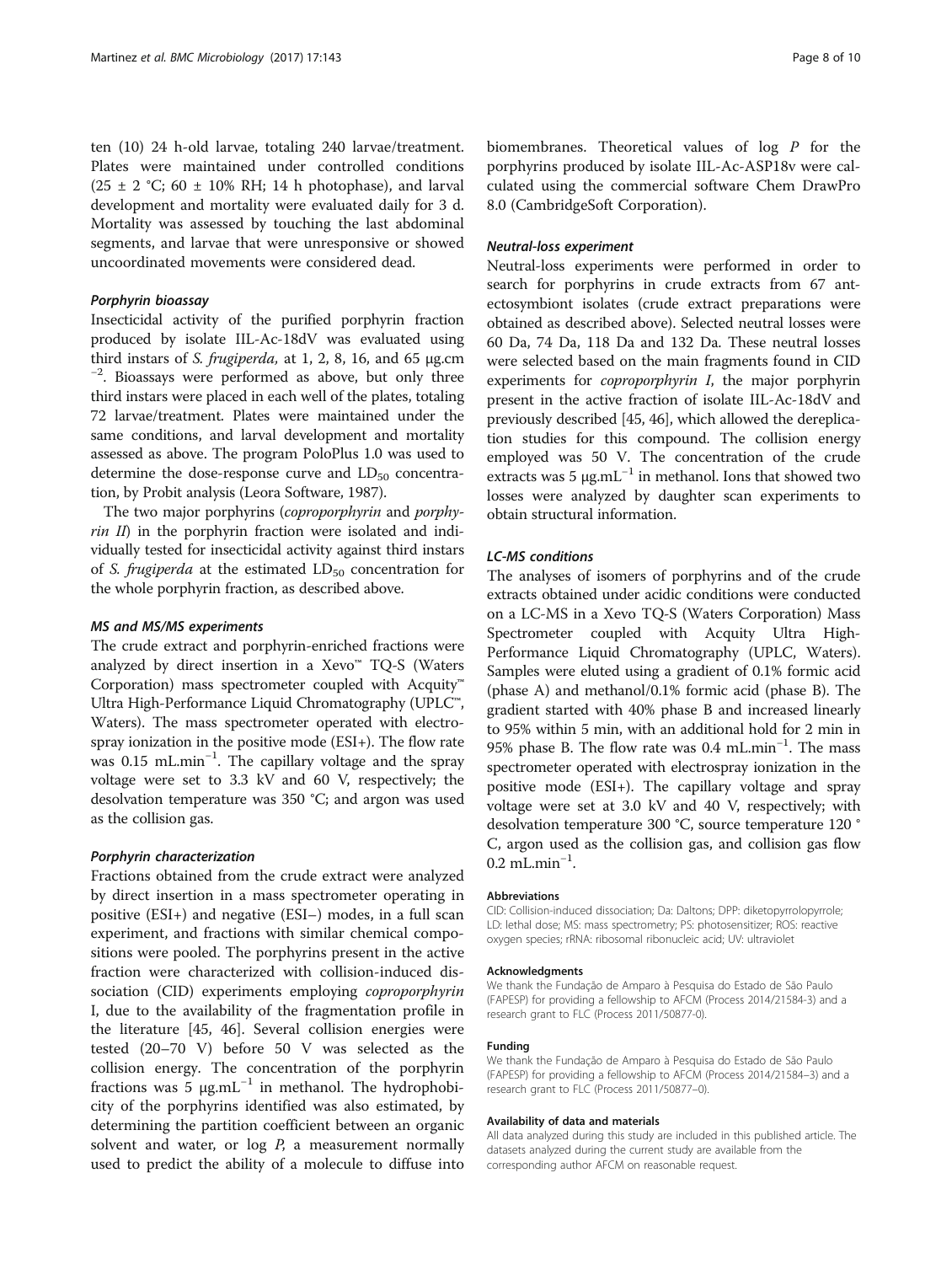# <span id="page-8-0"></span>Authors' contributions

FLC and AFCM designed the experiments. AFCM analyzed and interpreted all mass spectra. LGA performed the bioassays. AFCM and LABM elucidated the molecular structures. AFCM wrote and FLC edited the initial draft of the manuscript. All authors read and approved the final version of the manuscript.

#### Ethics approval and consent to participate

Not applicable.

#### Consent for publication

Not applicable.

#### Competing interests

The authors declare that they have no competing interests.

# Publisher's Note

Springer Nature remains neutral with regard to jurisdictional claims in published maps and institutional affiliations.

#### Author details

<sup>1</sup> Laboratório de Interações em Insetos, Departamento de Entomologia e Acarologia, Escola Superior de Agricultura "Luiz de Queiroz", Universidade de São Paulo, Av Pádua Dias 11, 13418-900, Piracicaba, SP, Brazil. <sup>2</sup>Laboratório de Espectrometria de Massas Aplicada a Produtos Naturais, Departamento de Química, Faculdade de Filosofia, Ciências e Letras de Ribeirão Preto, Universidade de São Paulo, Av Bandeirantes 3900, 14040–901, Ribeirão Preto, SP, Brazil.

# Received: 6 December 2016 Accepted: 20 June 2017 Published online: 27 June 2017

#### References

- 1. Catarino R, Ceddia G, Areal FJ, Park J. The impact of secondary pests on Bacillus thuringiensis (Bt) crops. Plant Biotechnol J. 2015;13(5):601–12.
- 2. Popp J, Petö K, Nagy N. Pesticide productivity and food security. Agron Sustain Dev. 2013;33(1):243–55.
- 3. Barrows G, Sexton S, Zilberman D. Agricultural biotechnology: the promise and prospects of genetically modified crops. J Econ Perspect. 2014;28(1):99–120.
- 4. Gerwick BC, Sparks TC. Natural products for pest control: an analysis of their role, value and future. Pest Manag Sci. 2014;70(8):1169–85.
- 5. Lefebvre M, Langrell SRH, Gomez-y-Paloma S. Incentives and policies for integrated pest management in Europe: a review. Agron Sustain Dev. 2015;35(1):27–45.
- 6. Sparks TC. Insecticide discovery: an evaluation and analysis. Pest Biochem Physiol. 2013;107(1):8–17.
- 7. Poulsen M, Oh DC, Clardy J, Currie CR. Chemical analyses of wasp-associated Streptomyces bacteria reveal a prolific potential for natural products discovery. PLoS One. 2011;6(2):e16763.
- 8. Oh DC, Poulsen M, Currie CR, Clardy J. Dentigerumycin: a bacterial mediator of an ant-fungus symbiosis. Nat Chem Biol. 2009;5:391–3.
- 9. Oh DC, Poulsen M, Currie CR, Clardy J. Sceliphrolactam, a polyene macrocyclic lactam from a wasp-associated Streptomyces sp. Org Lett. 2011;13(4):752–5.
- 10. Carr G, Poulsen M, Klassen JL, Hou Y, Wyche TP, Bugni TS, et al. Microtermolides a and B from termite-associated Streptomyces sp. and structural revision of vinylamycin. Org Lett. 2012;14(11):2822–5.
- 11. Crawford JM, Clardy J. Bacterial symbionts and natural products. Chem Commun. 2011;47(27):7559–66.
- 12. Brachmann AO, Bode HB. Identification and bioanalysis of natural products from insect symbionts and pathogens. Adv Biochem Eng Biotechnol. 2013;135:123–55.
- 13. Douglas AE. Symbiotic microorganisms: untapped resources for insect pest control. Trends Biotechnol. 2013;25(8):338–42.
- 14. De Bary A. The phenomenon of symbiosis. Karl J. Trubner: Strasbourg; 1879. 364 p.
- 15. Van Born S, Billen J, Boomsma JJ. The diversity of microorganisms associated with Acromyrmex leafcutter ants. BMC Evol Biol. 2002;2:9–20.
- 16. Zucchi TD, Guidolin AS, Cônsoli FL. Isolation and characterization of actinobacteria ectosymbionts from Acromyrmex subterraneus brunneus (hymenoptera, Formicidae). Microbiol Res. 2011;166(1):68–76.
- 17. Poulsen M, Bot ANM, Currie CR, Nielsen MG, Boomsma JJ. Within-colony transmission and the cost of a mutualistic bacterium in the leaf cutting ant Acromyrmex octospinosus. Funct Ecol. 2003;17(2):260–9.
- 18. Haeder S, Wirth R, Herz H, Spiteller D. Candicidin-producing Streptomyces support leaf-cutting ants to protect their fungus garden against the pathogenic fungus Escovopsis. Proc Natl Acad Sci U S A. 2009;106(12):4742–6.
- 19. Barke J, Seipke RF, Grüschow S, Heavens D, Drou N, Bibb M, et al. A mixed community of actinomycetes produce multiple antibiotics for the fungus farming ant Acromyrmex octospinosus. BMC Biol. 2010;8:109–19.
- 20. Seipke RF, Barke J, Brealey C, Hill L, Yu DW, Goss RJM, et al. A single Streptomyces symbiont makes multiple antifungals to support the fungus farming ant Acromyrmex octospinosus. PLoS One. 2011;6(8):e22028.
- 21. Schoenian I, Spiteller M, Ghaste M, Wirth R, Herz H, Spiteller D. Chemical basis of the synergism and antagonism in microbial communities in the nests of leaf-cutting ants. Proc Natl Acad Sci U S A. 2010;108(5):1955–60.
- 22. Cafaro MJ, Currie CR. Phylogenetic analysis of mutualistic filamentous bacteria associated with fungus-growing ants. Can J Microbiol. 2005;51:441–6.
- 23. Poulsen M, Cafaro M, Boosma JJ, Currie CR. Specificity of the mutualistic association between actinomycete bacteria and two sympatric species of Acromyrmex leaf-cutting ants. Mol Ecol. 2005;14(11):3597–604.
- 24. Kost C, Lakatos T, Böttcher I, Arendholz WR. Redenbach, Wirth R. Nonspecific association between filamentous bacteria and fungus-growing ants. Naturwissenschaften. 2007;94(10):821–8.
- 25. Mueller UG. Symbiont recruitment versus ant-symbiont co-evolution in the attine ant-microbe symbiosis. Curr Opinion Microbiol. 2012;15(3):269–77.
- 26. Sen R, Ishak HD, Estrada D, Dowd SE, Hong E, Mueller UG. Generalized antifungal activity and 454-screening of Pseudnocardia and Amycolatopsis bacteria in nests of fungus-growing ants. Proc Natl Acad Sci U S A. 2009; 106(42):17805–10.
- 27. Andersen SB, Hansen LH, Sapountzis P, Sorensen SJ, Boosma JJ. Specificity and stability of the Acromyrmex-Pseudonocardia symbiosis. Mol Ecol. 2013;22:4307–21.
- 28. Haeder S, Wirth R, Herz H, Spiteller D. Candicidin-producing Streptomyces support leaf-cutting ants to protect their fungus garden against the pathogenic fungus Escovopsis. Proc Natl Acad Sci U S A. 2009;106:4742–6.
- 29. Mattose TC, Moreira DDO, Samuels RI. Symbiotic bacteria on the cuticle of the leaf-cutting ant Acromyrmex subterraneus protect workers from attack by entomopathogenic fungi. Biol Lett. 2012;8(3):461–4.
- 30. Klassen JL. Microbial secondary metabolites and their impacts on insect symbiosis. Curr Opin Insect Sci. 2014;4:15–22.
- 31. Mueller UG, Dash D, Rabeling C, Rodrigues A. Coevolution between Attine ants and actinomycete bacteria: a reevaluation. Evolution. 2008;62(11):2894–912.
- 32. Hooft JJJ, de Vos RCH, Ridder L, Vervoort J, Bino RJ. Structural elucidation of low abundant metabolites in complex sample matrices. Metabolomics. 2013;9(5):1009–18.
- 33. Ferreira DP, Conceição DS, Calhelha RC, Sousa T, Socoteanu R, Ferreira ICFR, et al. Porphyrin dye into biopolymeric chitosan films for localized photodynamic therapy of cancer. Carbohydr Polym. 2016;151(20):160–71.
- 34. Boscencu R, Oliveira AS, Ferreira DP, Ferreira LFV. Synthesis and spectral evaluation of some unsymmetrical mesoporphyrinic complexes. Int J Mol Sci. 2012;13:8112–25.
- 35. O'Connor AE, Gallagher WM, Byrne AT. Porphyrin and nonporphyrin photosensitizers in oncology: preclinical and clinical advances in photodynamic therapy. J Photochem Photobiol. 2009;85(5):1053–74.
- 36. Malikt Z, Hanania J, Nitzan Y. Bactericidal effects of photoactivated porphyrins – an alternative approach to antimicrobial drugs. J Photochem Photobiol B. 1990;5(3–4):281–93.
- 37. Vatansever F, de Melo WCMA, Avci P, Vecchio D, Sadasivam M, Gupta A, et al. Antimicrobial strategies centered around reactive oxygen species – bactericidal antibiotics, photodynamic therapy, and beyond. FEMS Microbiol Rev. 2013;37(6):955–89.
- 38. Alves E, Faustino MAF, Neves MGPMS, Cunha A, Nadais H, Almeida A. Potential applications of porphyrins in photodynamic inactivation beyond the medical scope. J Photochem Photobiol C Photochem Rev. 2015;22:34–57.
- 39. Amor TB, Jori G. Sunlight-activated insecticides: historical background and mechanisms of phototoxic activity. Insect Biochem Molec Biol. 2000;30:915–25.
- 40. Buda V, Luksiene Z, Radziute S, Kurilcil N, Jursenas S. Search of photoinsecticides: effect of hematoporphyrin dimethyl ether on leaf mining pest Liriomyza bryoniae (Diptera: Agromyzidae). Agron Res. 2006;4:141–6.
- 41. Amor TB, Tronchin M, Bortolotto L, Verdiglione R, Joril G. Porphyrins and related compounds as photoactivatable insecticides 1. Phototoxic activity of